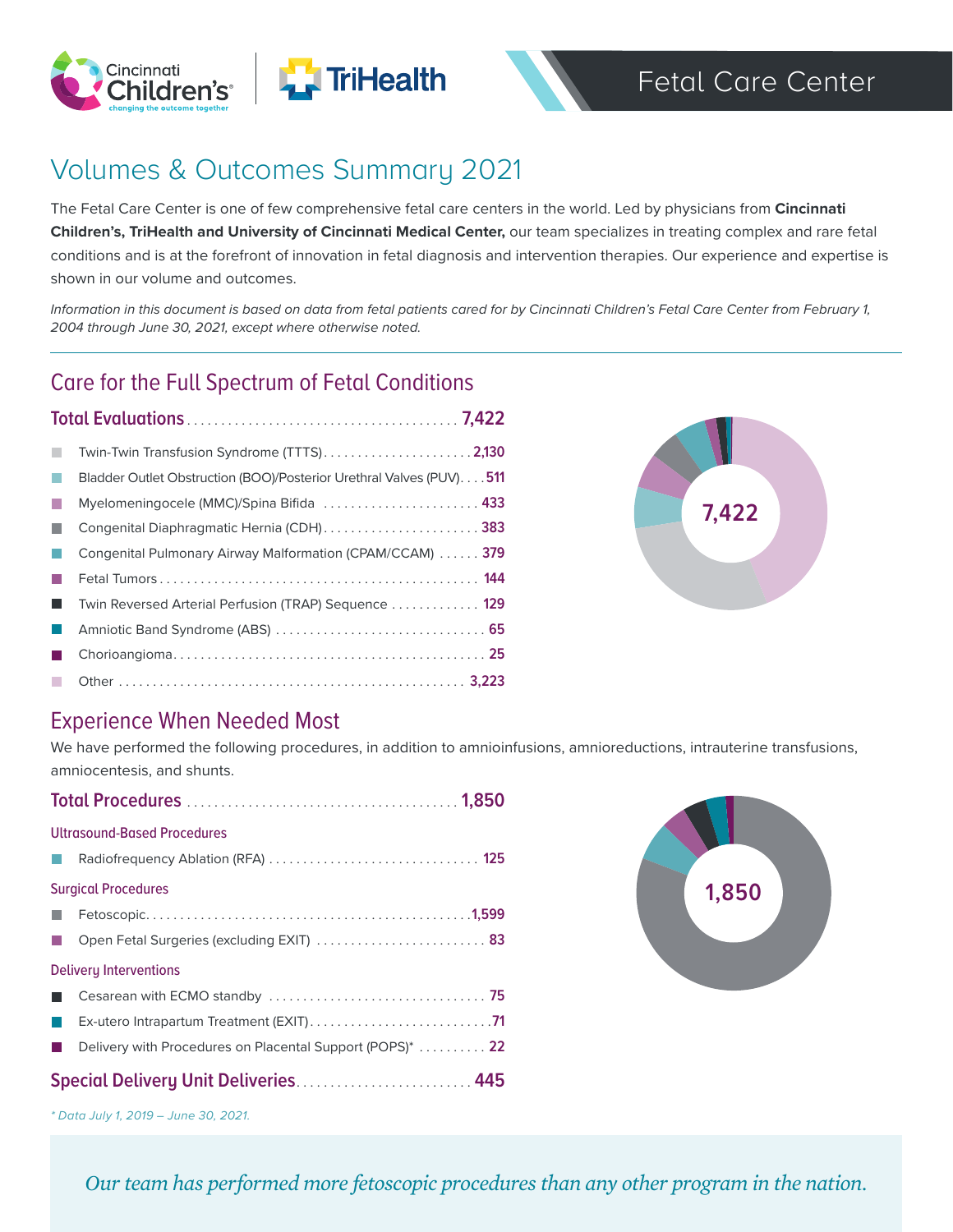*Our Center is the first of a few centers in the nation to offer the Carpediem™ Machine—a breakthrough technology providing dialysis for newborns in our NICU.*

### Congenital Diaphragmatic Hernia (CDH)

All patients with CDH are cared for by our dedicated CDH team of maternal-fetal medicine specialists, neonatologists, pediatric surgeons, pediatric cardiologists, ECMO specialists, nurses, nutritionists and therapists. After birth, these patients can continue their care in our CDH Program.

|--|--|

#### Survival to Discharge

| All survivors, post FETO treatment, were discharged without oxygen |  |
|--------------------------------------------------------------------|--|
| supplementation to date.                                           |  |

Survival data includes CDH patients with other fetal anomalies from July 1, 2016 through June 30, 2021.

*\* Low Risk CDH survival data is approaching 100%*

### Bladder Outlet Obstruction (BOO)/ Posterior Urethral Valves (PUV)

|--|--|--|

| Amnioport for Serial Amnio-infusions 24* |  |
|------------------------------------------|--|

Our team has also performed several hundreds of vesicoamniotic shunting, bladder taps, percutaneous needle amnioinfusion, and peritoneal-amniotic shunting for urinary ascites.

*\* Data includes amnioports for serial amnio-infusions from January 1, 2011 – June 30, 2021.*

### Fetoscopic Endoluminal Tracheal Occlusion (FETO)

We provide FETO intervention for Left and Right sided CDH based on criteria and patient evaluation.



The fetoscope instrument is guided through a small incision in the mother's uterus and into the fetal trachea.



- A. Balloon inflated inside baby's trachea
- B. Pressure helps lungs to grow
- C. Balloon traps fluid inside lung
- D. Pressure helps lungs to grow

*Our surgeons have performed more than 40 FETO procedures.*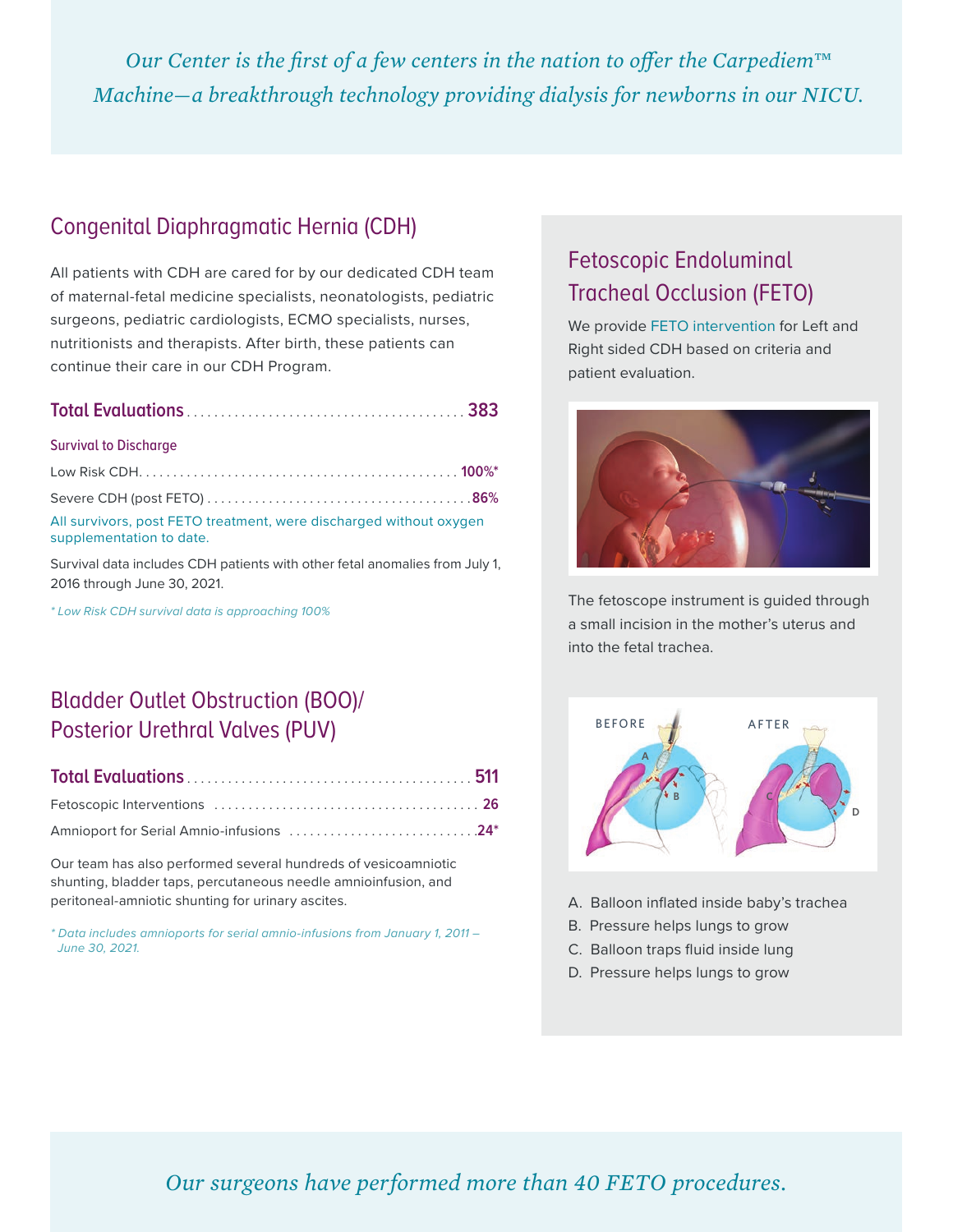*Our Center has performed more Fetoscopic Laser Photocoagulation (FLP) procedures for TTTS than any other center in the nation with a 92.5% survival rate of at least one twin\*.*

### Twin-Twin Transfusion Syndrome (TTTS)

### Fetoscopic Laser Photocoagulation (FLP) Procedures

| Total FLP Procedures Performed  1,264 |  |
|---------------------------------------|--|
|---------------------------------------|--|

#### **FLP Procedures by Type**

#### **FLP Procedures by Gestational Age**



**FLP Procedures by Gestational Age** 

## Survival Rates for Patients Undergoing FLP Procedures

### Quintero Stages I, II, III

All patients including placental insufficiency/growth restriction and patients with short cervix.

| Survival of Both Twins $\ldots \ldots \ldots \ldots \ldots \ldots \ldots \ldots \ldots \ldots \ldots$ 73%                                                                                                                                                                                                                          |  |
|------------------------------------------------------------------------------------------------------------------------------------------------------------------------------------------------------------------------------------------------------------------------------------------------------------------------------------|--|
| Overall Survival $\ldots$ $\ldots$ $\ldots$ $\ldots$ $\ldots$ $\ldots$ $\ldots$ $\ldots$ $\ldots$ $\ldots$ $\ldots$ $\ldots$ $\ldots$ $\ldots$ $\ldots$ $\ldots$ $\ldots$ $\ldots$ $\ldots$ $\ldots$ $\ldots$ $\ldots$ $\ldots$ $\ldots$ $\ldots$ $\ldots$ $\ldots$ $\ldots$ $\ldots$ $\ldots$ $\ldots$ $\ldots$ $\ldots$ $\ldots$ |  |

### Quintero Stage IV

All patients including placental insufficiency/growth restriction and patients with short cervix.

| Overall Survival $\ldots$ $\ldots$ $\ldots$ $\ldots$ $\ldots$ $\ldots$ $\ldots$ $\ldots$ $\ldots$ $\ldots$ $\ldots$ $\ldots$ $\ldots$ $\ldots$ $\ldots$ $\ldots$ $\ldots$ $\ldots$ $\ldots$ $\ldots$ $\ldots$ $\ldots$ $\ldots$ $\ldots$ $\ldots$ $\ldots$ $\ldots$ $\ldots$ $\ldots$ |  |
|---------------------------------------------------------------------------------------------------------------------------------------------------------------------------------------------------------------------------------------------------------------------------------------|--|

*\* All patients including selective fetal growth restriction, hydrop fetalis, and patients with short cervix. Data reflects twin gestations from July 1, 2011 to June 30, 2021.*